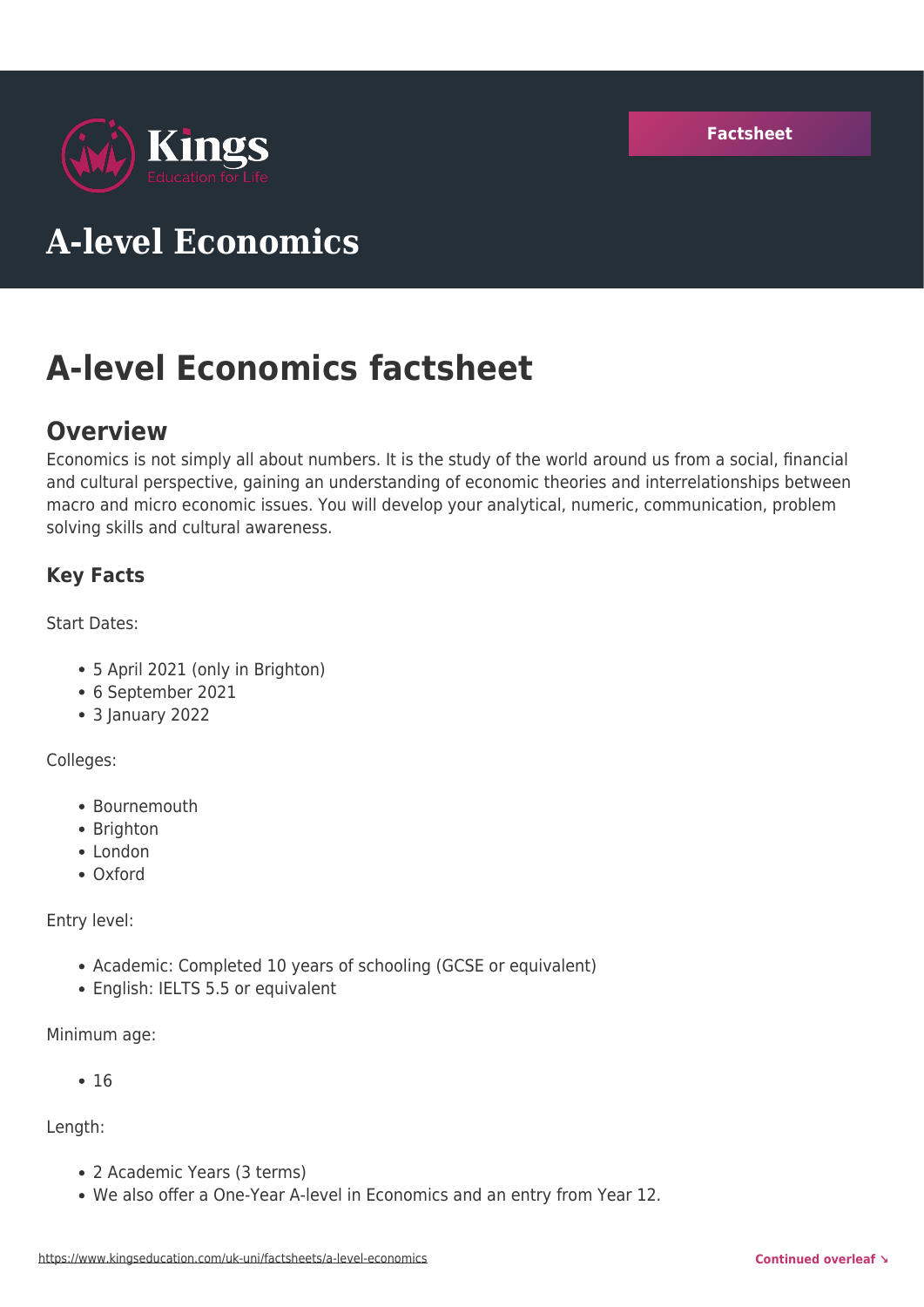Lessons:

Average 7 hours per week for each A-level subject (plus homework and private study)

Class size:

4-10

### **Learning outcomes**

- Gain UK national university entrance qualification
- Raise English to university level
- Develop study skills required at degree level
- Develop specialist subject expertise

# **Course content and structure**

The following syllabus outline is based on AQA exam board content. Please note that exam boards may vary from college to college.

# **Year 1**

Economics as a social science

- Positive and normative statements, plus value judgements
- Demand for a product
- Factors that determine the supply of a product
- Relationships between markets and how this applies in the real world
- Production and productivity
- Economies and diseconomies of scale

The meanings and calculation of different types of costs and revenue

- Market structure and differing objectives
- The price mechanism
- How and why market failure occurs
- How and why governments intervene in markets
- Objectives and indicators used to measure economic performance
- How index numbers are calculated and used
- The circular flow of income, injections and withdrawals
- AD/AS analysis

Aggregate demand and supply

- Fluctuations in economic activity and economic growth
- Unemployment: meaning and causes
- Inflation: meaning and causes
- Conflicts between macroeconomic policy objectives
- Monetary policy, its effects, and the role of the Bank of England
- Fiscal policy and its effects
- The meaning and effects of a variety of supply-side policies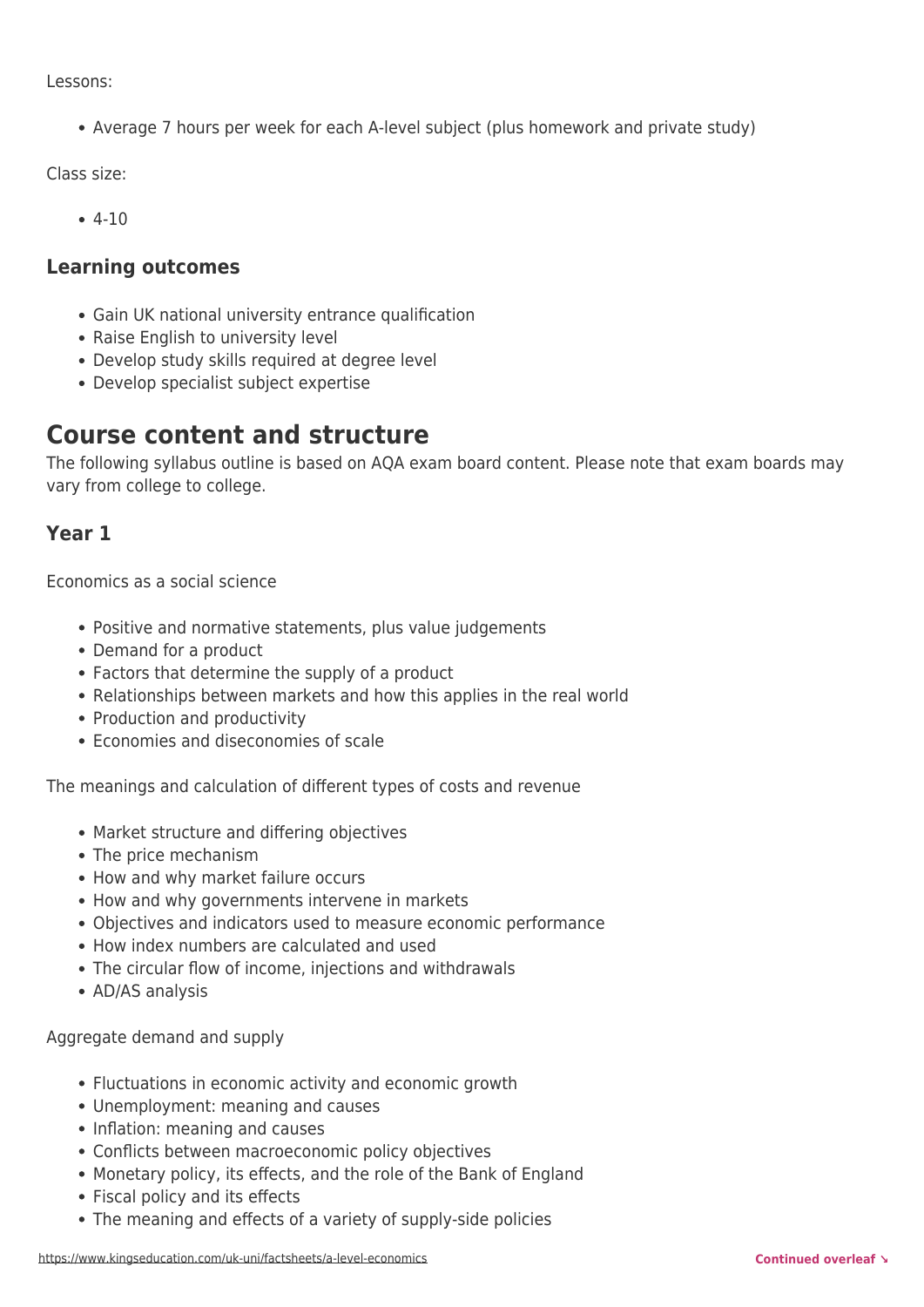# **Year 2**

The possible relationships between inputs and output

- Different costs and revenues, and how they can be affected by technological change
- The conduct and performance of firms
- Influences on the demand and supply of labour
- Wage rates and levels of employment
- Why income and wealth are unequally distributed

Genetics, populations, evolution and ecosystems

- Inheritance
- Populations
- Evolution and speciation
- Populations in Ecosystems

The advantages and disadvantages of the price mechanism

- How and why governments intervene in markets
- The uses and limitations of national income data
- The multiplier and an alternative view of the AS curve
- The causes and effects of economic growth and unemployment
- The Quantity Theory of Money
- Monetary policy
- Different types of tax and government spending
- The variety of supply-side measures and how they impact on the economy

The meaning and causes of globalisation

- How and why countries trade
- The role of the WTO
- The Single European Market
- The composition of the balance of payments and the significance of imbalance
- The characteristics of less-developed countries

#### **Typical A-level subject combinations with Biology**

- Economics, Geography and Maths
- Economics, Geography and Politics

# **Sample enrichment activities**

- Business Enterprise
- Bank of England visit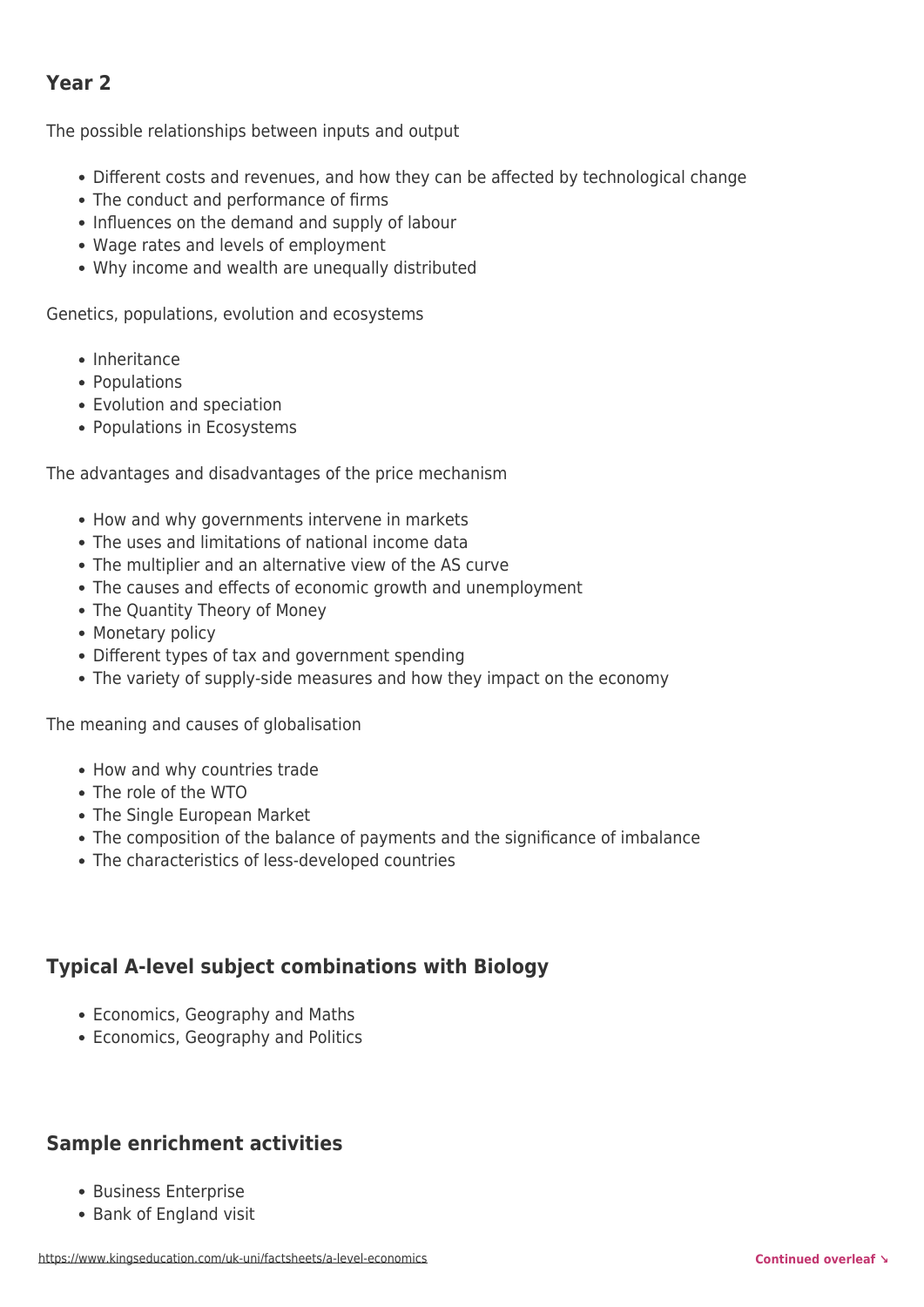- Coca Cola factory tour
- BMW factory visit

# **Sample academic calendar (2021-2022)**

## **Year 1**

#### September

- 6th: term starts
- Student induction

#### October

- 18th 22nd: half term
- Progress tests

#### November

University fairs and talks

#### December

- 10th: term ends
- End of term exams

#### January

3rd: term starts

#### February

- 10th 11th: half term
- Progress tests
- University fairs

#### March

- End of term exams
- 18th: term ends

#### April

4th: term starts

#### May

• Progress tests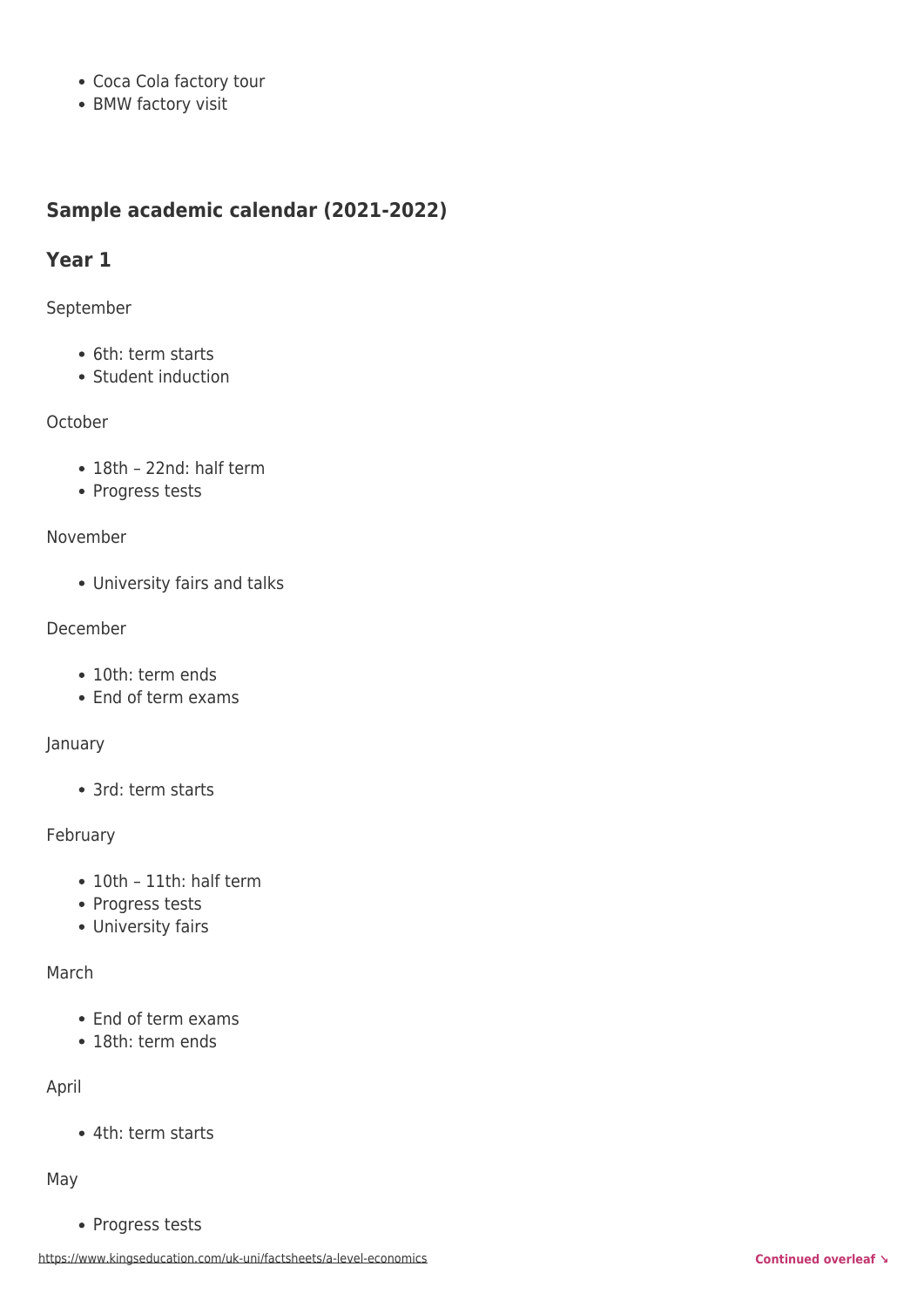June

- Exams
- 10th: term ends

# **Year 2**

September

• 5th Sept: term starts

# October

- 17th 21st: half term
- 15th October: UCAS deadline (Medicine)
- Progress tests

November

University fairs and talks

### December

- 9th: term ends
- End of term exams

#### January

- 2nd: term starts
- 15th January: UCAS deadline (other subjects)

#### February

- 9th 10th: half term
- Progress tests

#### March

- 17th: term ends
- Mock exams

# April

- 3rd: term starts
- Progress tests

May

Final exams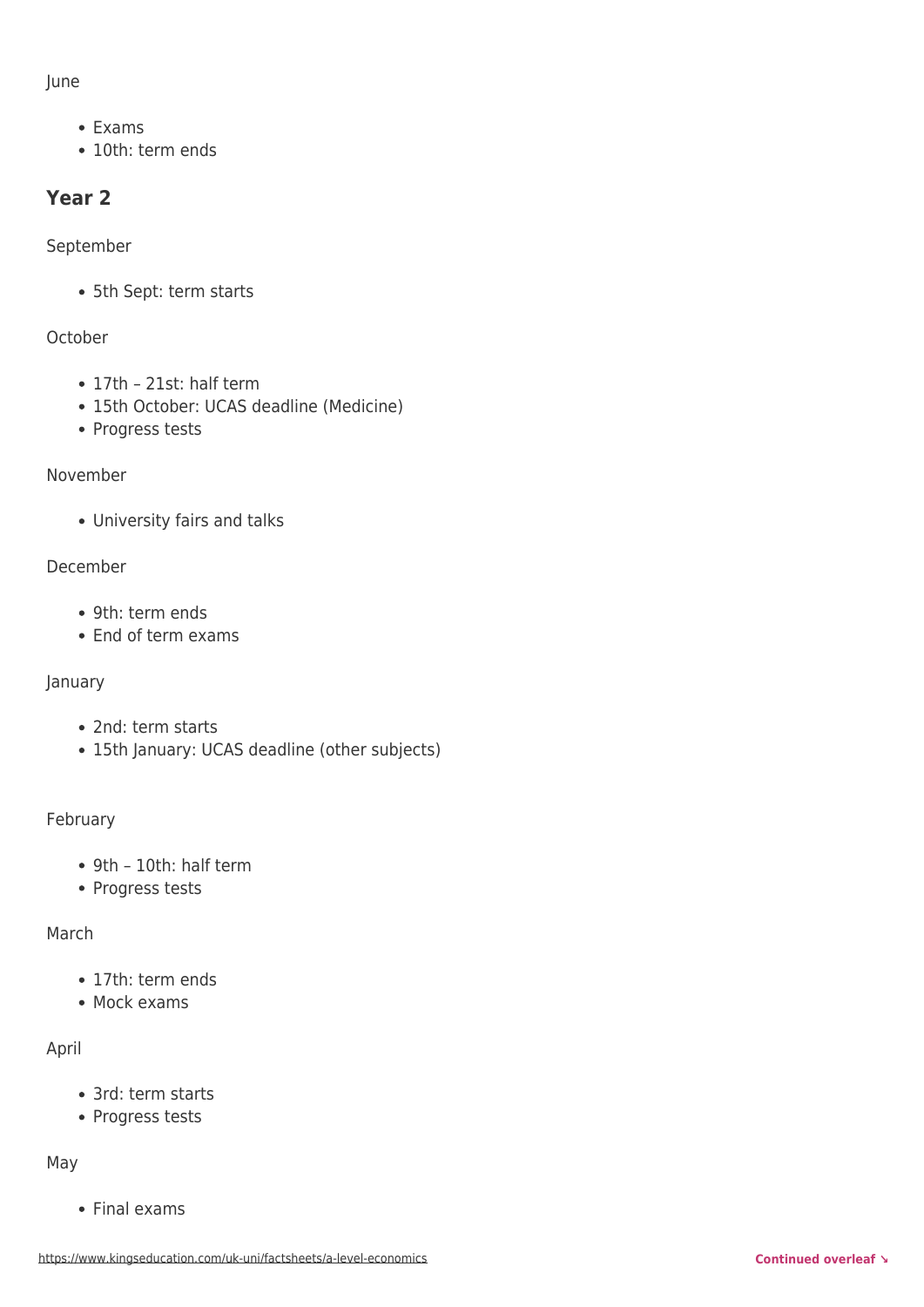June

• 9th June: term ends

# **Recommended reading**

Below is a list of books which may help you prepare for your studies prior to arrival. Please note that additional books, and online resources such as websites and journals will be shared once you begin your course.

- Anderton, A. (2008). Economics 5th ed. for AQA. Causeway
- Lawrence, J. et al. (2008). AQA Economics AS. Nelson Thornes..
- Lawrence, J. et al. (2009). AQA Economics A2. Nelson Thornes
- Powell, R. (2013). AQA Economics AS 2nd ed. Phillip Allan

# **Degree progression**

A-level Economics opens up many options for students at university, and there are many courses available with permutations of Business/Management/Administration/ Economics/Accounting and Finance.

Economics also stands up as a strong social science for students who wish to pursue this route and is ideally coupled with the human geography element and the statistics element of mathematics.

# **Sample alumni progression**

Giorgi Abalaki

- Economics/Geography/Maths
- University of York (Economics)

Artur Begyan

- Economics/Maths/Further Maths
- University of Warwick (Economics)

#### Jinhao Jiang

- Economics/Maths/Physics
- Durham University (Accounting and Finance)

Ya Gan

- Economics/Geography/Maths
- LSE (Government with Economics)

#### Aigerim Kossymova

- Economics/Maths/Further Maths
- University of Warwick (Economic Studies and Global Sustainable Development)